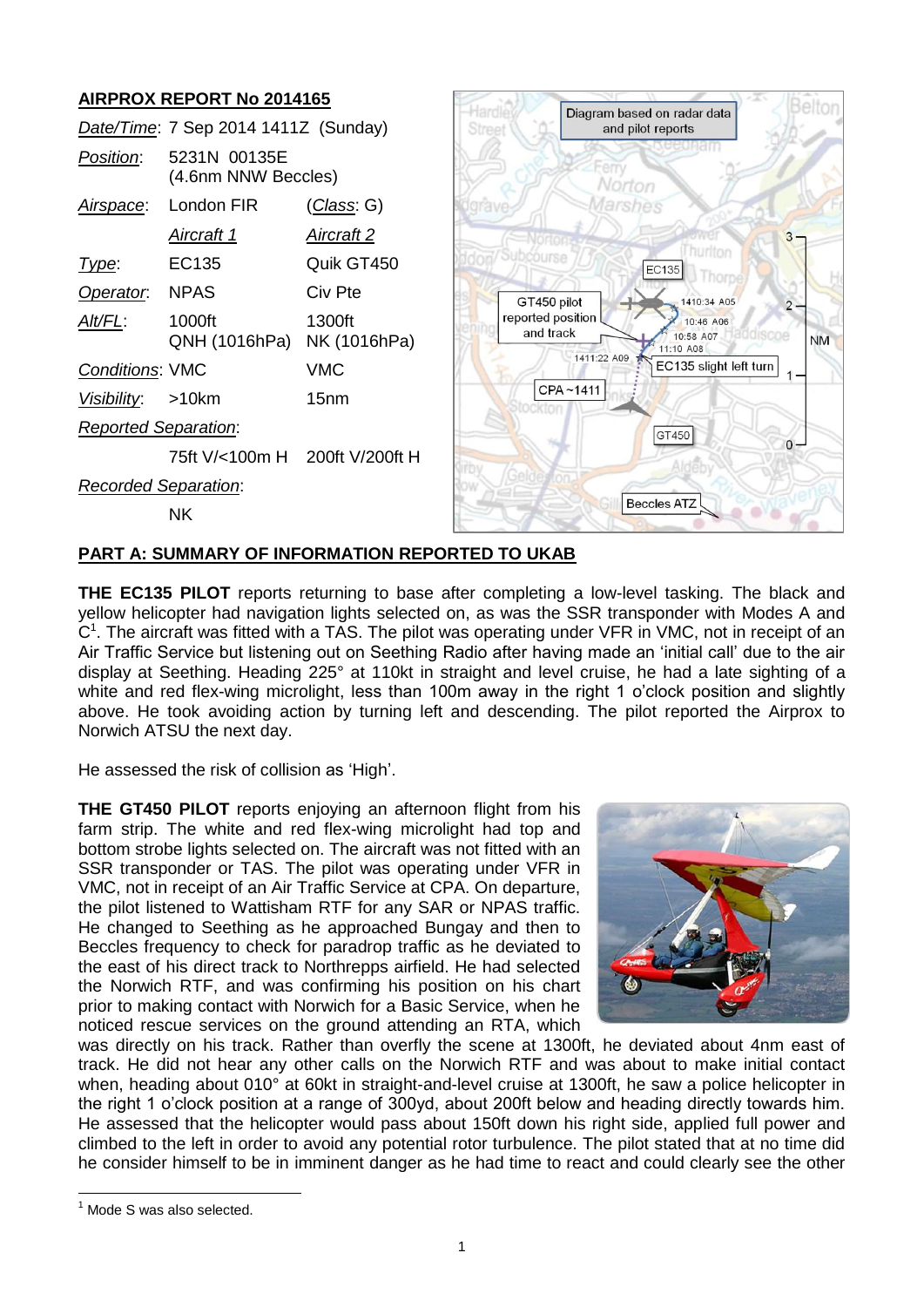aircraft, albeit in close proximity. The pilot noted that he was surprised he had not heard any calls from the police helicopter pilot on any of the frequencies he had monitored en-route, and that the police helicopter pilot was not in receipt of a Traffic Service from Norwich on a busy Sunday afternoon.

He assessed the risk of collision as 'Medium to High'.

#### **Factual Background**

The weather at Norwich was recorded as follows:

METAR EGSH 071350Z 33006KT 280V060 9999 FEW036 19/10 Q1016 NOSIG METAR EGSH 071420Z 33007KT 280V360 9999 SCT039 18/10 Q1016 NOSIG

#### **Analysis and Investigation**

#### **UKAB Secretariat**

The EC135 and GT450 pilots shared an equal responsibility for collision avoidance and not to fly into such proximity as to create a danger of collision<sup>2</sup>. If the incident geometry is considered as head-on then both pilots were required to turn to the right<sup>3</sup>, notwithstanding their responsibility not to collide.

#### **Summary**

An Airprox was reported when an EC135 and a Quik GT450 flew into proximity at about 1411 on Sunday  $7<sup>th</sup>$  September 2014. Both pilots were operating under VFR in VMC, and neither were in receipt of an Air Traffic Service.

#### **PART B: SUMMARY OF THE BOARD'S DISCUSSIONS**

Information available consisted of reports from the pilots of both aircraft and radar photographs/video recordings.

The Board were presented with an encounter in the 'open' FIR where both parties were operating under VFR and without an Air Traffic Service. As such the deliberations centred around the pilots' actions. The GT450 pilot was enjoying an afternoon flight in his local area, which the Board commented on as being undertaken with considerable attention to local factors. The Board noted the degree to which the GT450 pilot listened out and communicated with local agencies and commended him for doing so. It was unfortunate that his early sighting of the RTA site, and subsequent routeing to avoid it, then took him into conflict with the NPAS helicopter, but this served to underline the importance of effective lookout as the basis for operations in Class G. For his part, the EC135 pilot had contacted Seething on departure from his tasking and may have been somewhat pre-occupied with his departure from the task site; it was again just unfortunate that the 2 pilots were not on the Seething frequency at the same time.

In the event, the Board felt that the GT450 pilot saw the helicopter just before the EC135 pilot saw the microlight. The GT450 pilot had sufficient time to make an assessment of miss-distance and to manoeuvre away to avoid rotor turbulence. The EC135 pilot reported a closer first-sighting range but was also able to take action to increase separation at CPA.

Members agreed that the cause of the Airprox was a late sighting by both pilots; the Board was sufficiently concerned by the reported separation at CPA to agree that, although avoiding action had been taken, safety margins had been much reduced below normal.

 $\overline{\phantom{a}}$ 

 $2^2$  Rules of the Air 2007 (as amended), Rule 8 (Avoiding aerial collisions).

 $3$  ibid., Rule 10 (Approaching head-on).